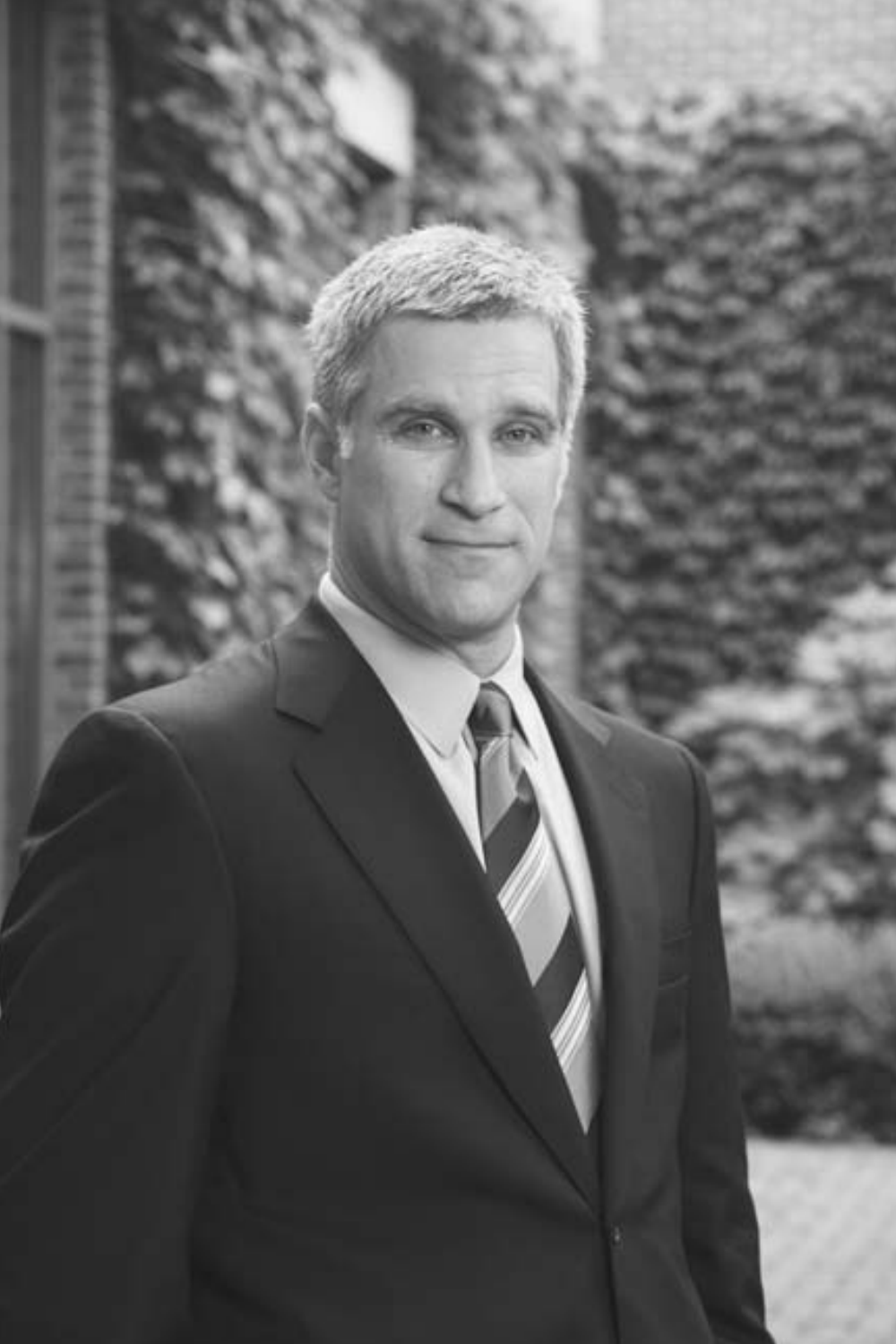# A Philosophical Approach to the Economic Analysis of Contract Law

JODY KRAUS HAS DEVOTED MUCH OF HIS SCHOLARLY CAREER<br>to understanding the field of contract theory. In Kraus's view, con-ODY KRAUS HAS DEVOTED MUCH OF HIS SCHOLARLY CAREER temporary contract theory began when Christopher Columbus Langdell

joined the Harvard Law School faculty in 1870 and decided to teach contracts. At that time contracts treatises were organized largely on the basis of the traditional common-law "forms of action." Although the forms of action had been abolished more than 20 years earlier, Langdell was the first legal academic to attempt to understand how contract doctrines together might comprise a distinct area of law

*When Kraus first started teaching law, the dialogue between autonomy and effi ciency theories was one-way.*

apart from their common procedural ancestry. When Langdell examined the contracts cases, he claimed to discern a set of legal rules that were logically deducible from coherent legal principles.

Langdell's inspired and historic attempt to understand contract law as a principled and coherent body of law marked the inception not only of the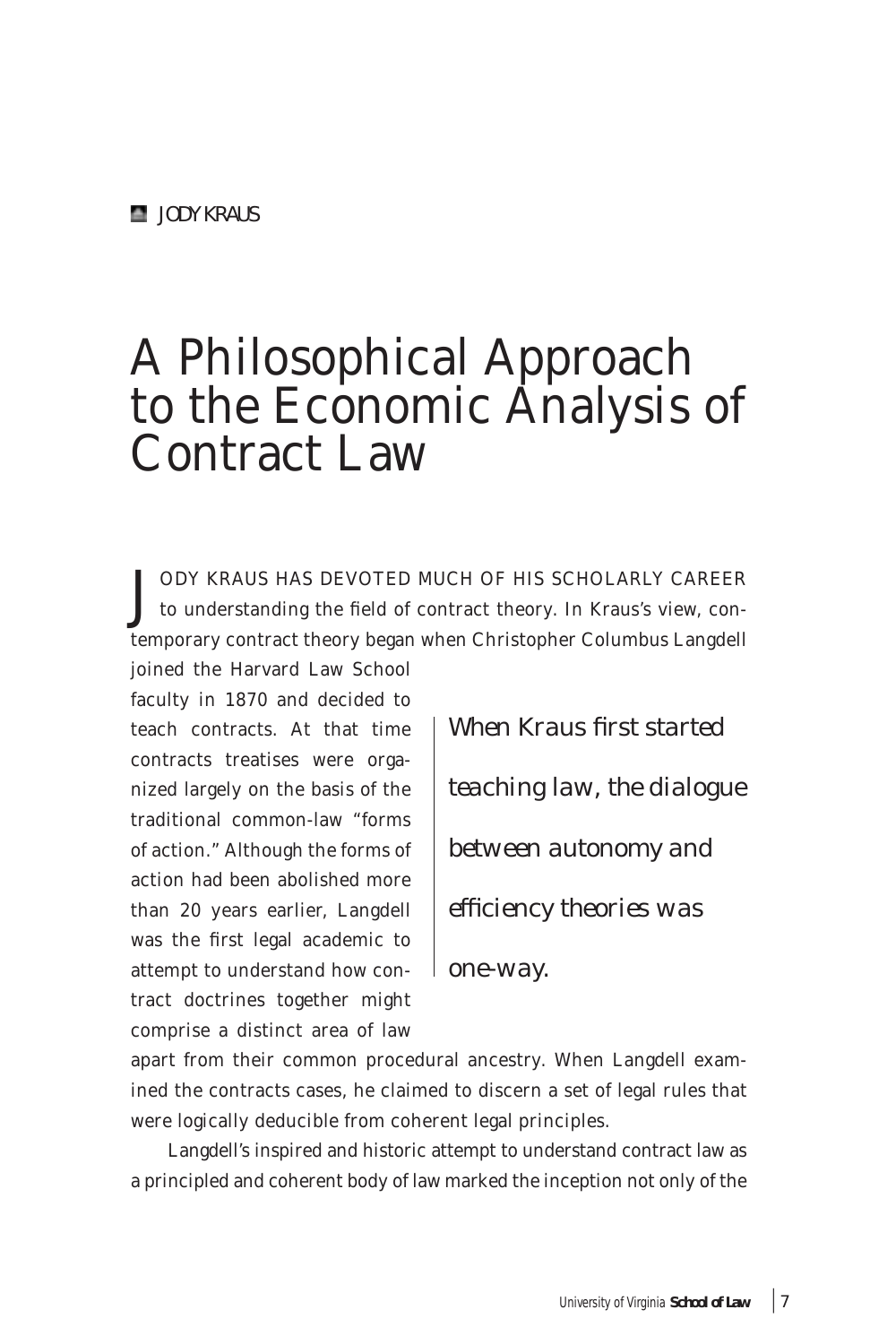modern American understanding of contract doctrine but of contemporary contract theory as well. By the time Jody Kraus joined the University of Virginia Law School faculty in 1990, the core of Langdell's understanding of American contract law remained viable, but Langdell's vision of a unifying contract theory had endured half a century of withering criticism.

Legal Realists and Critical Legal Studies scholars argued that express judicial reasoning was mere window dressing, causally irrelevant to which party prevailed in a dispute. According to the Realists, results actually turned on informal commercial practices or the psychological idiosyncrasies or policy preferences of judges. According to CLS scholars, the rhetoric of judicial decisions masked decisions based on politics. Pluralists, in turn, argued that express legal reasoning was relevant to deciding common-law cases but that no single theory could comprehend all the disparate values that necessarily bear on those decisions. For pluralists, case outcomes resulted from wise judgment, based on years of judicial experience, about how to reconcile the multiple and often incommensurable values at stake in adjudication. Legal Realism, CLS, and pluralism each argued, against Langdell's most basic conviction, that no area of law, including contract law, could be rationalized under a set of coherent, let alone morally defensible, principles.

Against this accumulating skepticism, two theoretical movements emerged side-by-side in the last quarter of the 20th century. Building on long traditions and recent developments in moral and political philosophy, Charles Fried wrote his now classic monograph, "Contract as Promise." In Fried's view, the basic core of American contract law could be explained and justified by the principle of autonomy: that everyone has equal value and therefore an equal right to make, revise, and pursue their life plans subject to the equal right of others to do the same. Contract law maximizes individual autonomy by enabling individuals to undertake obligations to one another, thereby expanding their life choices, without fear of detrimental reliance. The legal enforcement of promises ensures that promise-breakers compensate their victims for the harm they cause.

At the same time Fried was unifying contract law under the single moral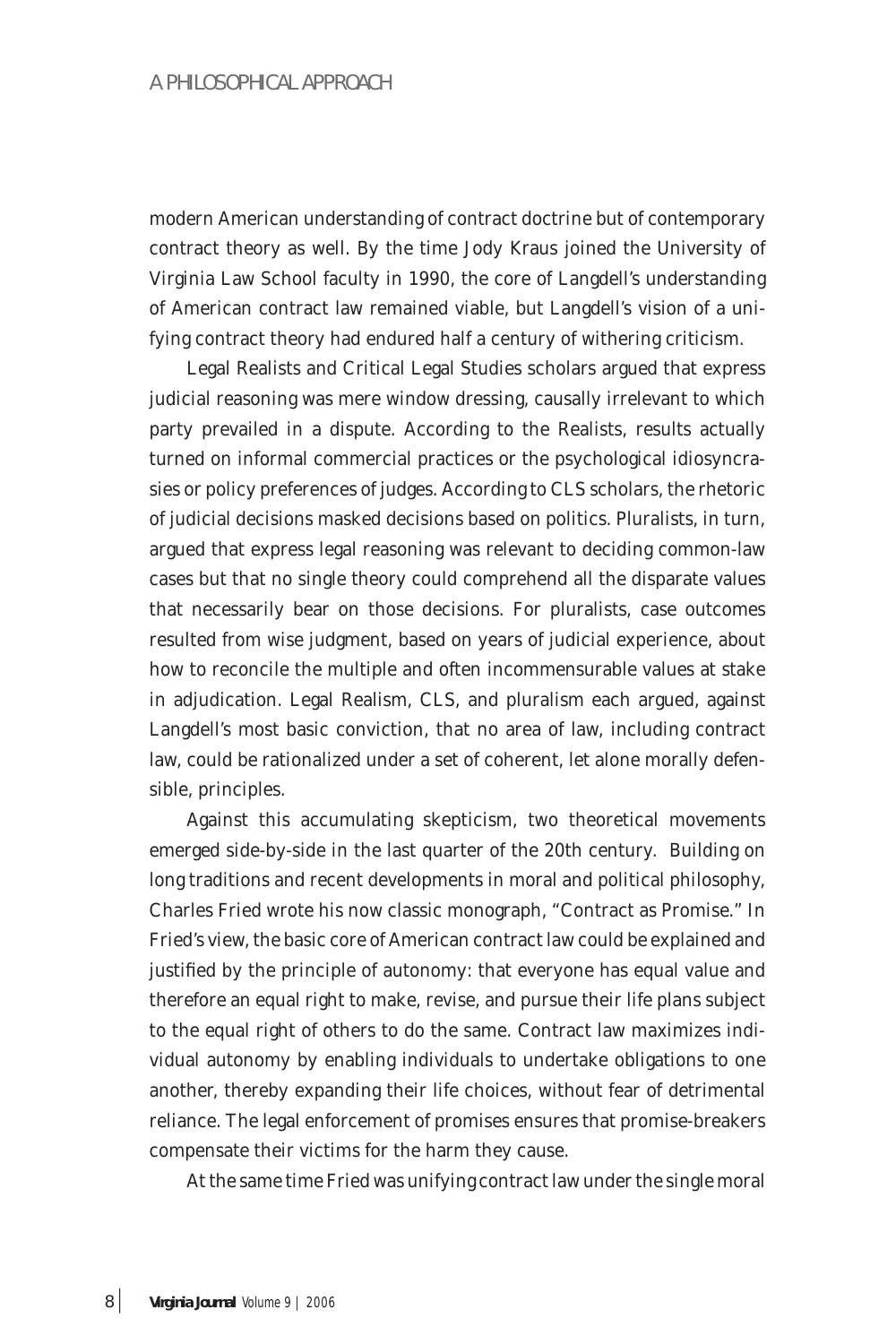principle of autonomy, Richard Posner and others had begun the economic analysis of law. Posner argued that contract law could be explained and justified by a single principle of efficiency. According to Posner, contract law should be understood as part of a broader legal effort to provide individuals with incentives to take efficient precautions and to enable them to transfer resources to higher-valued uses. Specifically, Posner argued that much of contract law consisted of "default" rules that allocated contractual risks to the party who could bear it at least cost, even if that party had not agreed to bear it. Posner ultimately claimed that much of law, and virtually all of contract law, could be explained and justified as a mechanism for efficiently allocating resources.

Both the autonomy and efficiency theories of contract share Langdell's conviction that contract law can be explained and justified as an objectively reasoned and principled institution. They would therefore seem to be kindred spirits, united by their unequivocal rejection of the theory-skepticism that dominated much of the 20th century. When the economic analysis of law first emerged, however, autonomy theorists such as Jules Coleman and Ronald Dworkin leveled deep philosophical objections to its explanatory and normative credentials. After an initial round of responses by Posner and others, the autonomy theorists returned seemingly decisive replies. Indeed, even Posner appeared to concede that he had no satisfactory defense of the central idea of efficiency as a normative criterion for evaluating legal regimes. Yet despite the apparent victory of the autonomy theorists, the economic analysis of contract law continued unabated. Indeed, there is no question that economic analysis has been and continues to be the dominant mode of analysis of American contract law. While a few autonomy theorists of contract have continued to labor in relative obscurity, their theories have never achieved prominence or significant influence in the American legal academy.

When Kraus first started teaching law, the dialogue between autonomy and efficiency theories was one-way. The autonomy theorists continued to raise fundamental flaws with economic analysis. The economic analysts ignored those criticisms and continued to produce analyses that became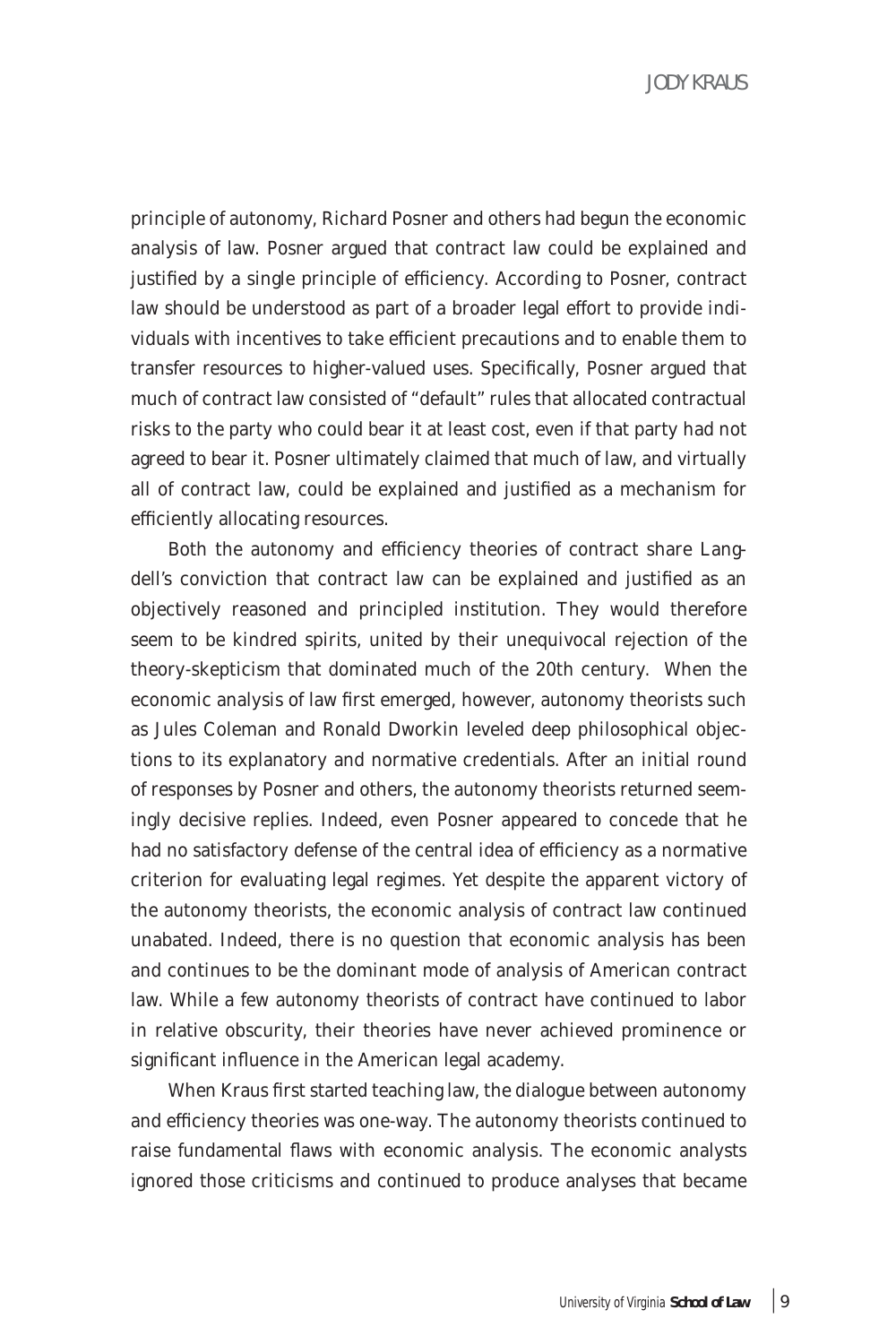the legal academy's received wisdom for contract doctrines. The core motivation of Kraus's scholarship is to understand contract theory from Langdell through today's debate between autonomy and efficiency. His scholarship, just as his teaching, is marked by intense intellectual rigor, curiosity, and a willingness to take a fresh look at academic debates that seem stalled.

Kraus began with two contemporary puzzles. The first is why the economic analysis of contract law has thrived despite its failure to provide a sustained, let alone compelling, response to the trenchant objections autonomy theorists have leveled against it. The second is why autonomy theories, despite their evident rigor and eminent philosophical credentials, have not captured a greater audience in the American legal academy. Over the years, Kraus's scholarship has expanded to use the lens of contract theory to examine the nature of legal theory in general.

Already a trained philosopher, Kraus had developed views in political philosophy before he came to the legal academy. His first scholarly efforts were devoted to refining those views, which he published in his first book, *The Limits of Hobbesian Contractarianism* (1993). That book focuses on the power of hypothetical consent to justify the exercise of political coercion. Not coincidentally, one of the central normative claims of economic analysis at that time was that hypothetical consent could justify a number of legal doctrines and decisions. Kraus argued that, upon careful analysis, even the most sophisticated efforts to explain the normative force of hypothetical consent failed. Later, in "Political Liberalism and Truth," 5 *Legal Theory* 45 (1999) Kraus argued that John Rawls' final attempt to provide a justification for coercion could not avoid taking positions on the controversial philosophical questions on which it claimed to remain agnostic.

Before comparing autonomy and efficiency theories directly, Kraus first deepened his understanding of economic analysis by practicing it. In "Decoupling Sales Law from the Acceptance-Rejection Fulcrum," 104 *Yale L.J.* 129 (1994), Kraus provided an original economic analysis of the central doctrines of Article 2 of the U.C.C., arguing that current law should be revised to facilitate more efficient transactions. In "Legal Design and the Evolution of Commercial Norms," 26 *J. Legal Stud.* 377 (1997), Kraus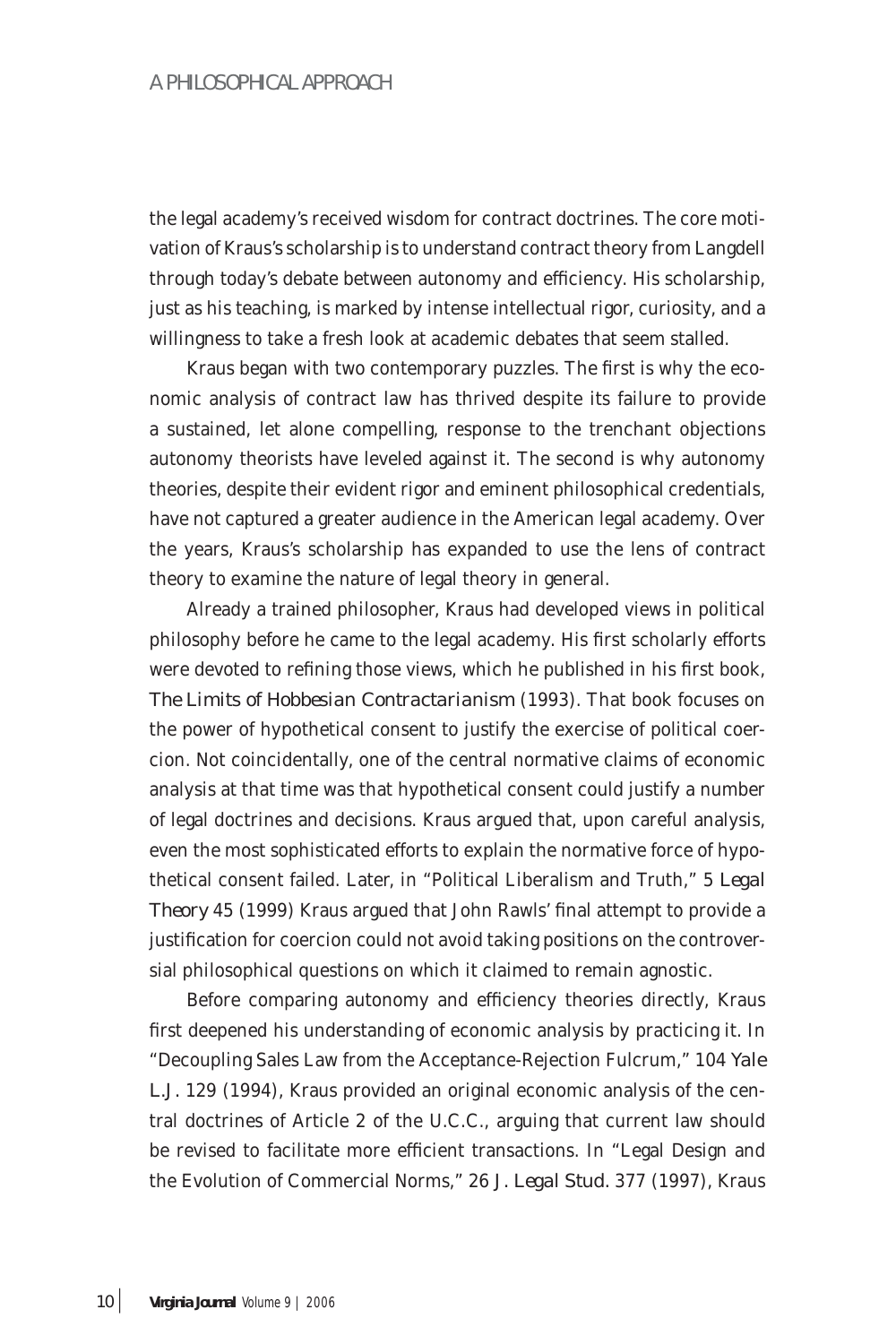challenged the conventional view that the evolution of informal commercial practice would produce efficient practices. That idea was based on an analogy to the concept of "survival of the fittest" in biological evolutionary theory. Using a state-of-the-art theory of the evolution of social norms, Kraus demonstrated that inefficient evolution was not only possible but likely, given the actual mechanisms for cultural evolution that would operate on commercial norms. Just as biological evolution has produced countless biological mechanisms that are obviously inferior to mechanisms humans can design, so too commercial practices are often sub-optimal. As a result, Kraus rejected the received view that commercial law should without exception simply incorporate informal commercial norms. Instead, Kraus argued that legal scholars should question the efficiency of informal practice and that law-makers should welcome careful attempts to design new commercial law regimes.

Drawing on his understanding of philosophical theories of explanation and justification, Kraus then turned directly to analyzing the relationship between autonomy and efficiency contract theories. In "Reconciling Autonomy and Efficiency in Contract Law: The Vertical Integration Strategy," *Philosophical Issues*, supplement to *Nous* (2000), and "Legal Theory and Contract Law: Groundwork for the Reconciliation of Autonomy and Efficiency in Contract Theory," 1 *J. S. Pol. & Legal Phil.* 385 (2002), he traced the fundamental conflict between autonomy and efficiency theories of contract law to the well-known divide between two different kinds of moral theory. Kraus argued that "[a]s normative theories, economic contract theories would seem to be logically incompatible with autonomy contract theories for the same reason that consequentialist moral theories are logically incompatible with deontological moral theories: The former claim that moral justification is solely a function of consequences, while the latter claim that moral justification is logically independent of consequences."

Kraus then identified three strategies for reconciling these two approaches. The first is *the convergence strategy*, which "attempts to demonstrate that efficiency and autonomy contract theories happily con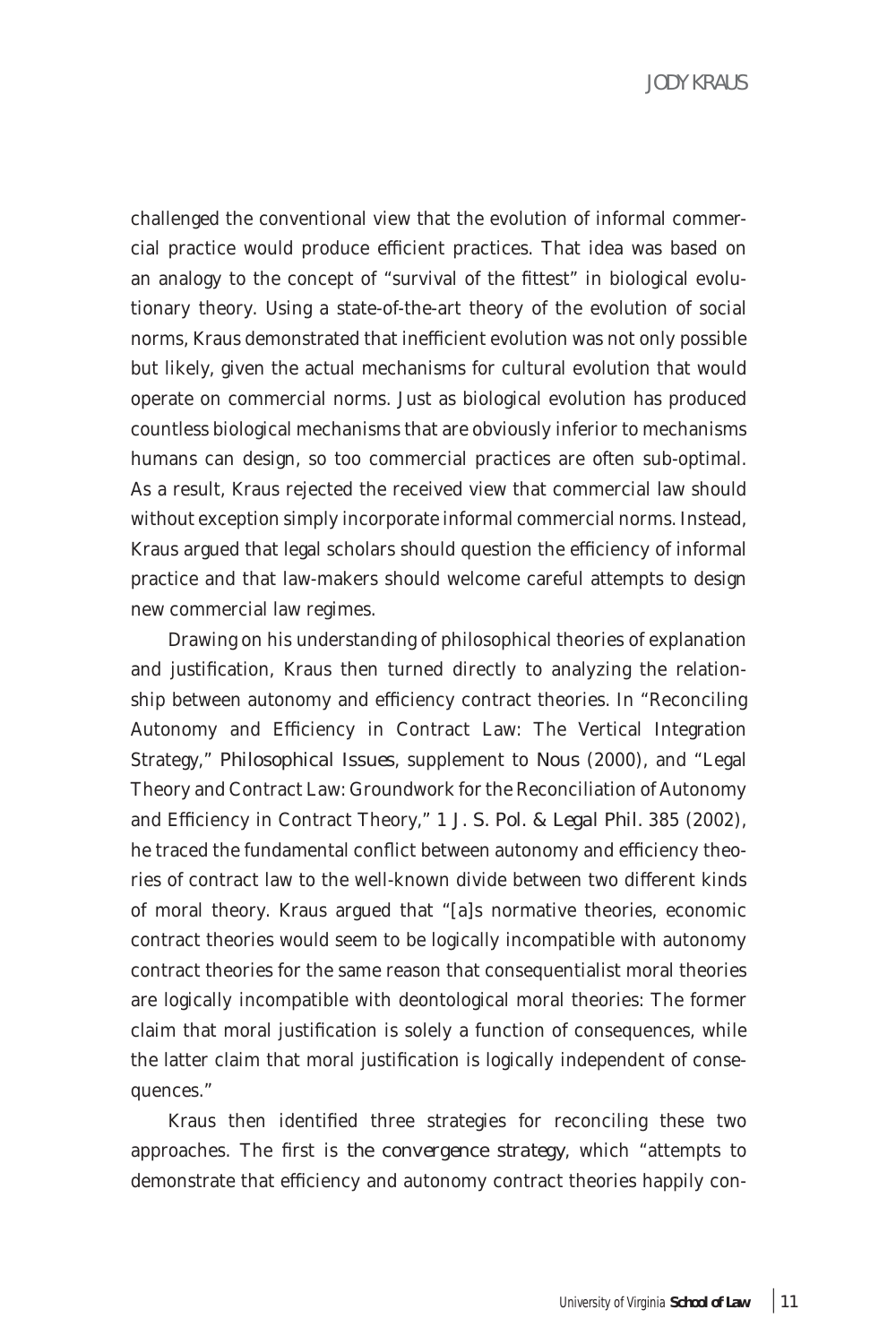verge in their normative assessment of most contract doctrines, even though they do so on logically incompatible grounds." The second is *the horizontal independence strategy*, which reconciles both kinds of theories "by construing them as making either different kinds of claims or claims about different kinds of things." For example, autonomy theories might claim only to evaluate the justification of contract law, while economic theories might claim only to explain the content of contract law. Alternatively, autonomy theories might claim to explain the express reasoning in contracts cases, while economic theories might claim only to explain case outcomes. Finally, *the vertical integration strategy* reconciles efficiency and autonomy contract theories by construing them as logically distinct elements within one unified theory. Ultimately, Kraus supports a vertically integrated contract theory in which there is a "division of theoretical labor" between autonomy and efficiency principles. Kraus argues that efficiency theories should play the role of providing fine-grained, institutional prescriptions for the resolution of hard cases, in part because the vagueness of key moral concepts in autonomy theory often disable them from accomplishing that task. On the other hand, Kraus claims autonomy theories should play the role of providing the moral justification of contract law because they are rooted in a philosophically credible moral theory. Unlike autonomy theories, economic theories derive their justificatory force entirely from the principle of efficiency, which long ago was discredited as a free-standing moral principle.

In "Philosophy of Contract Law," Jules L. Coleman and Scott Shapiro, eds., *The Oxford Handbook of Jurisprudence and Philosophy of Law* (Oxford University Press, 2002), Kraus identified four methodological commitments that divide and define contract theories. The first issue is whether express judicial reasoning should be viewed as legal theories or as legal data for theories to explain. Economists offer theories to explain outcomes and pay less attention to judicial explanation, while philosophers focus on the reasoning offered by judges as the starting point for their own accounts. The second methodological issue is the relative priority accorded to explaining and justifying contract law. Kraus claims that "[t]he primary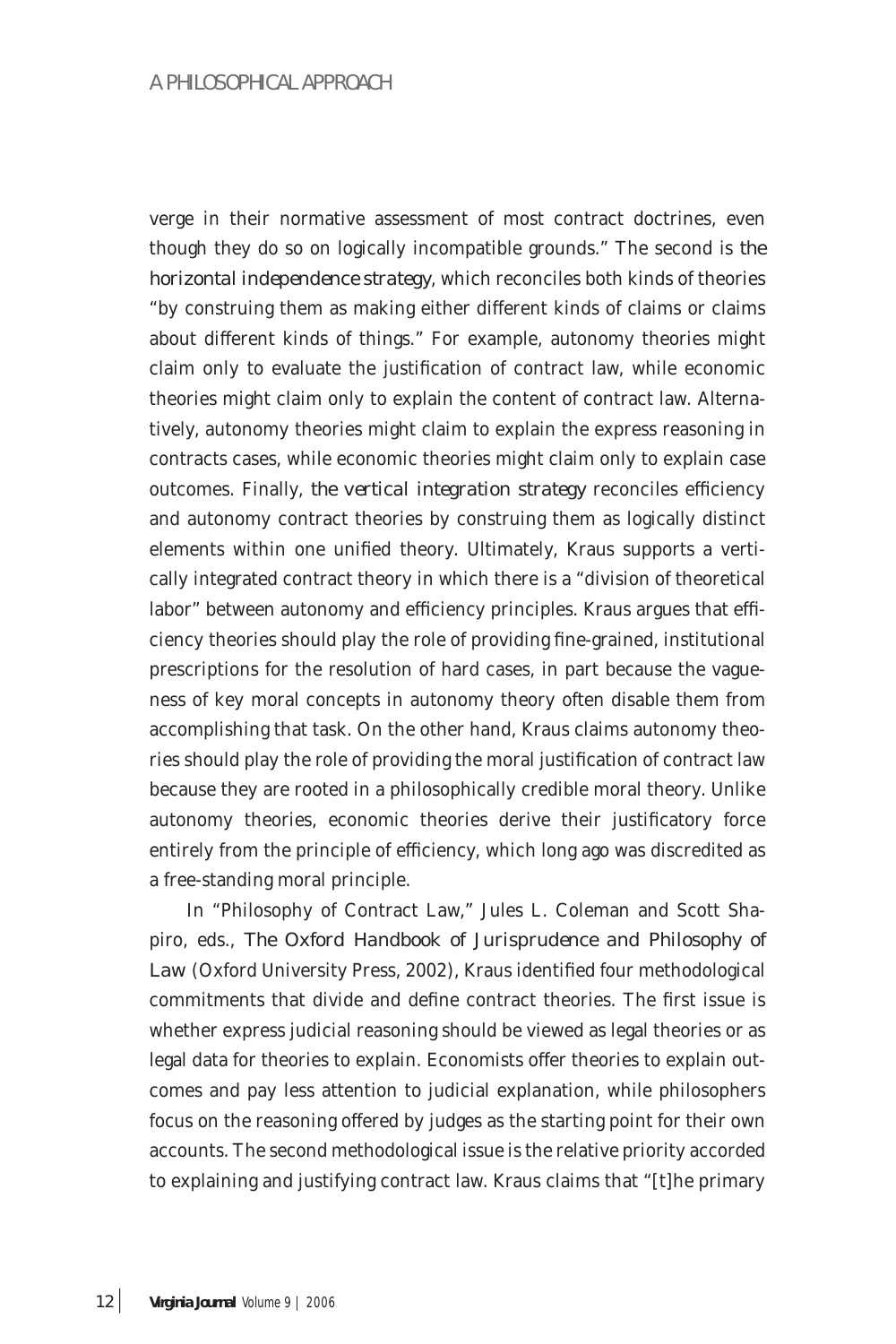goal of deontic theories is to demonstrate that contract law is a morally and politically legitimate institution, rather than to explain how contract law determines outcomes in particular cases. In contrast, economic theories are principally concerned with explaining how contract law determines outcomes in particular cases." The third methodological issue is whether the theory aspires to explain the distinctiveness of contract law. As Kraus explains, philosophers are much more concerned about what makes contract law distinct than are economists. The fourth methodological issue dividing autonomy and efficiency theories is whether they take an *ex post* or *ex ante* perspective on adjudication. Deontic theories take an ex post perspective because they view adjudication as an occasion to resolve a dispute by vindicating pre-existing rights. In contrast, economic theorists take an ex ante perspective by viewing adjudication as an occasion for prospective regulation.

Kraus concludes that these four differing methodological commitments effectively demonstrate that autonomy and efficiency theories of contract are not really competing theories. Since their conceptions of what contract law is (express doctrinal statements versus outcomes), what contract theories should do (explain versus justify contract law, explain or explain away the distinctiveness of contract law), and the object of adjudication (retrospective dispute resolution versus prospective regulation) are so different, these theories cannot be meaningfully compared. Thus, for example, when efficiency theories analyze the doctrine of consideration differently than autonomy theories, there is no meaningful disagreement over the doctrine of consideration. Instead, the real debate is the over the methodological presuppositions to which each theory is committed.

Building on his previous views, Kraus then turned to the autonomy theorists' most trenchant criticism of efficiency-based explanations of contract and tort law. In "Transparency and Determinacy in Common Law Adjudication: A Philosophical Defense of Explanatory Economic Analysis,"

\_\_ *Va. L. Rev.* \_\_ (forthcoming 2007), Kraus defends economic analysis against the claim that it fails what philosophers have labeled "the transparency criterion." That criterion holds that a legal theory's explanation must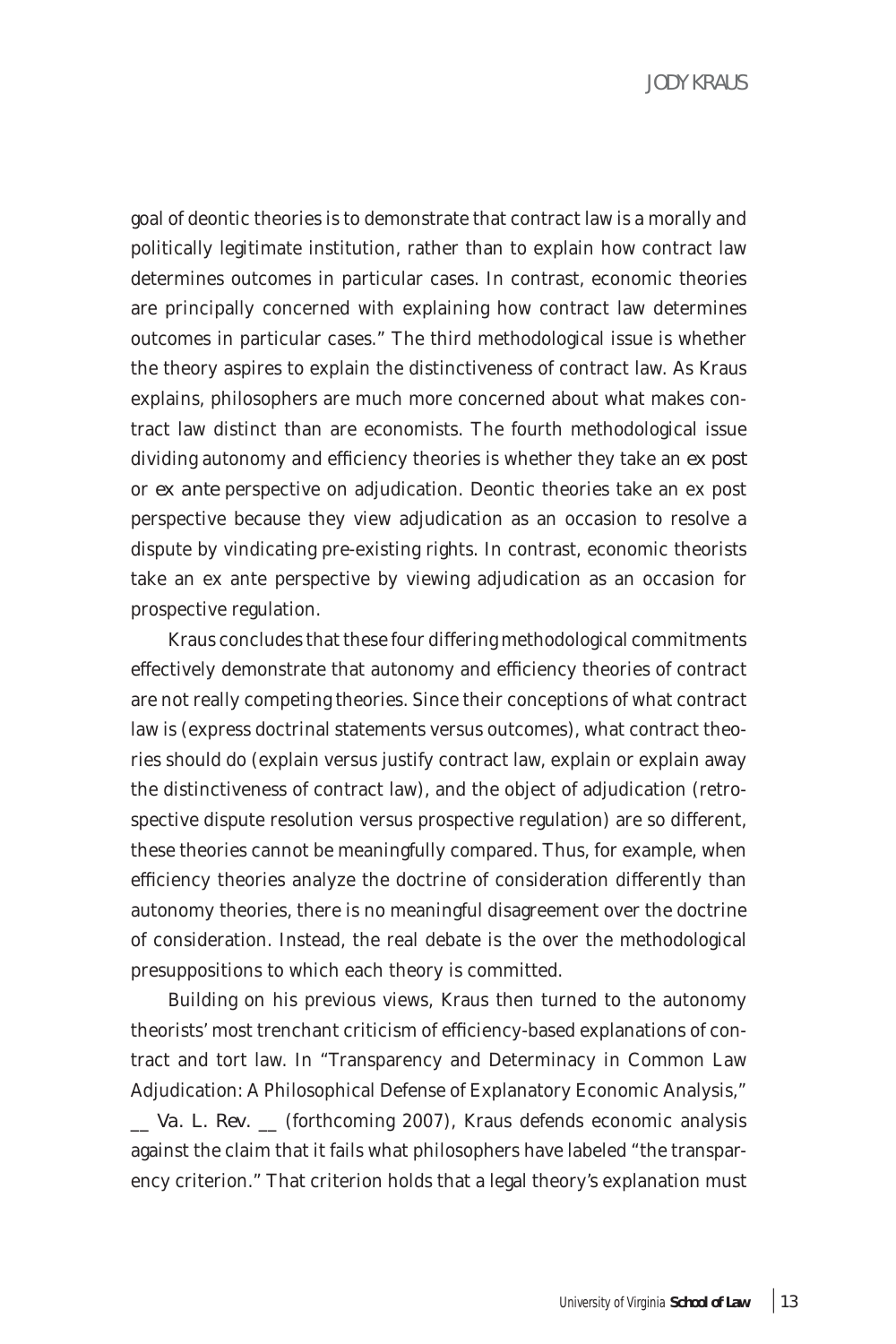provide a plausible account of the relationship between the reasoning it claims judges actually use to decide cases and the express reasoning judges provide in their opinions. The deontic theorists claim that the economic analysis cannot satisfy the transparency criterion because the judicial reasoning in contracts cases is usually cast in deontic moral terms.

Kraus claims that efficiency theories can account for the divergence between the non-consequentialist, moral language of judicial opinions and the consequentialist nature of economic analysis by offering an evolutionary theory of how the terms in judicial opinions acquire their meaning. In brief, Kraus's claim is that while contract and tort law might have first evolved with the aspiration to apply common deontic moral concepts to resolve disputes, the common law's focus on hard cases, in which the moral answer is unclear, forced judges to turn to consequentialist reasoning. Since no clear moral answer resolved the disputes before them, judges naturally used adjudication as an opportunity to set a sensible precedent for regulating future conduct. As the common law evolved, judges came to use deontic moral language to express essentially consequentialist reasoning. The difference between the plain meaning of express judicial reasoning and the best (economic) theory of the outcome of judicial decisions using that reasoning is therefore only superficial. According to economic analysis, the real meaning of express judicial reasoning in hard cases is given by economic, not deontic moral, theory.

Kraus also argues in this article that legal explanatory theories are subject not only to the transparency criterion but also to two additional criteria, which he calls "determinacy" and "normative force." The determinacy criterion holds that reasons fully explain an outcome only if they determine it, and that all else being equal, more determinate explanations are to be preferred to less determinate explanations. Since Kraus argues that economic theories are better at explaining case outcomes than deontic theories, they are preferred by the determinacy criterion. The normative force criterion holds that the reasons that explain an outcome must also constitute a plausible justification for the outcome. Kraus argues that while deontic theories can trace the normative force of their reasons directly to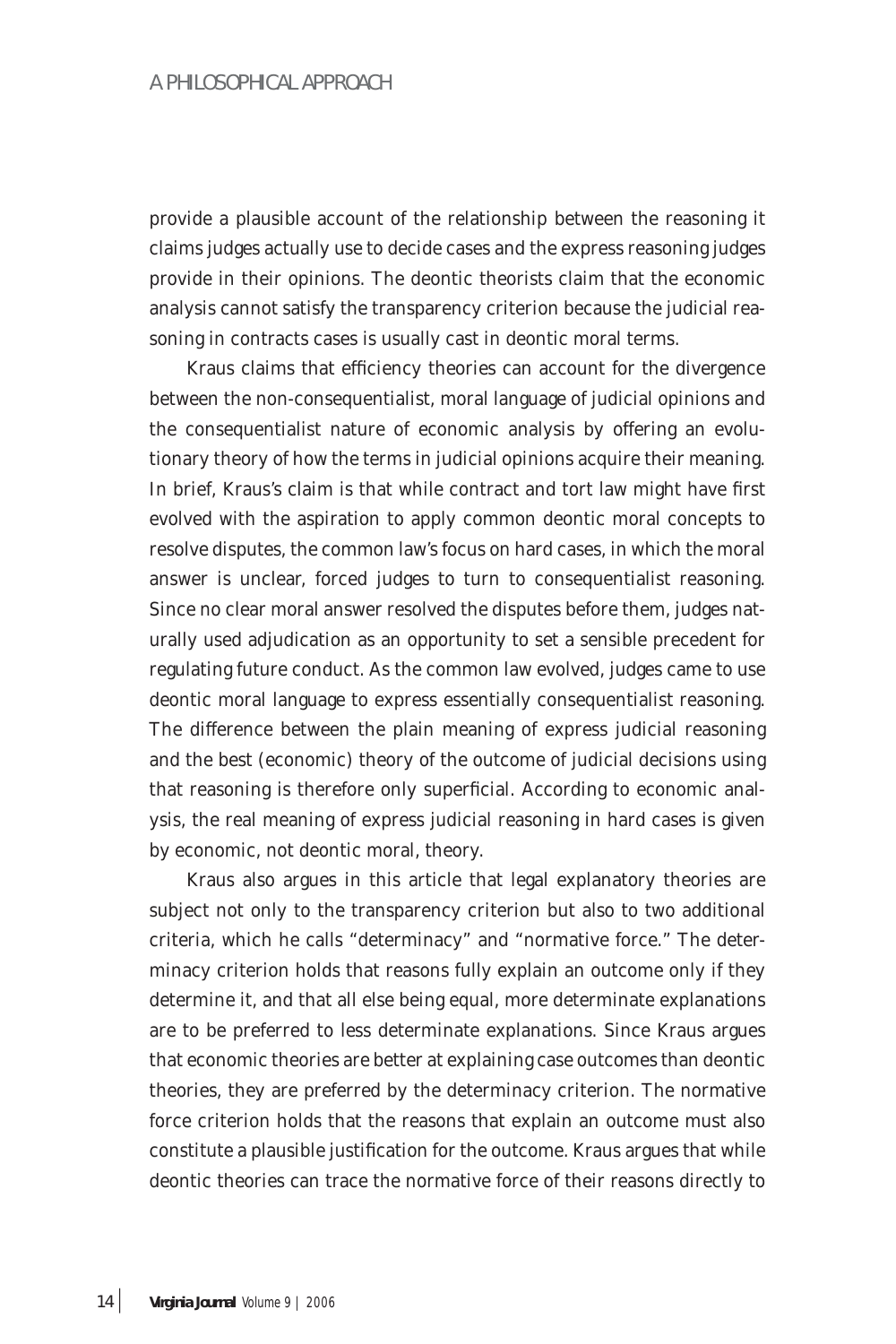JODY KRAUS

credible moral theories, economic analysis need not make the unsustainable claim that its normative force derives from the justificatory power of the principle of efficiency. Instead, economic analysis can claim that its reasons justify outcomes because of the role the principle of efficiency plays in the overall set of institutions sanctioned by the normative political theory justifying political authority. Kraus recently expanded on the determinacy criterion in "Determinacy and Justification in Adjudication," 48 *Wm & Mary L. Rev.* 4 (forthcoming 2007).

Finally, in "The Jurisprudential Origins of Contemporary Contract Theory," a work in progress, Kraus returns to the classic "death of contract" debate famously begun by Grant Gilmore. Gilmore's claim was that Langdell and his fellow travelers in classical contract theory fraudulently represented the content of contracts precedents in order to provide precedential authority for what was, in fact, a wholly novel theory of contract law. Kraus argues that Gilmore's entire critique rests on the assumption that the precedential authority of cases resides in their express judicial reasoning rather than their outcomes. Yet Langdell and the classical theorists clearly believed the precedential authority of cases resides in their outcomes alone, and that express judicial reasoning is just one theory of the doctrinal precedent set by those outcomes. Building on that insight, Kraus demonstrates that the economic analysis of law is Langdell's contemporary legacy. The economic analysis of contract law is equally committed to Langdell's twin jurisprudential convictions: that case outcomes are the legal data express reasoning seeks but sometimes fails to explain and that contract law can be explained and justified by unifying it under a single set of coherent principles. In short, Kraus shows that the economic analysis of contract law is the classical theory of our day.

So how does Kraus answer the puzzles of autonomy and contract theory? Economic analysis has thrived, despite its failure to respond to deep philosophical criticism, because it does a better job of explaining outcomes. Since lawyers and law professors prize the ability to explain and predict outcomes above all else, the success of economic analysis in explaining common-law cases explains its dominance in the legal academy.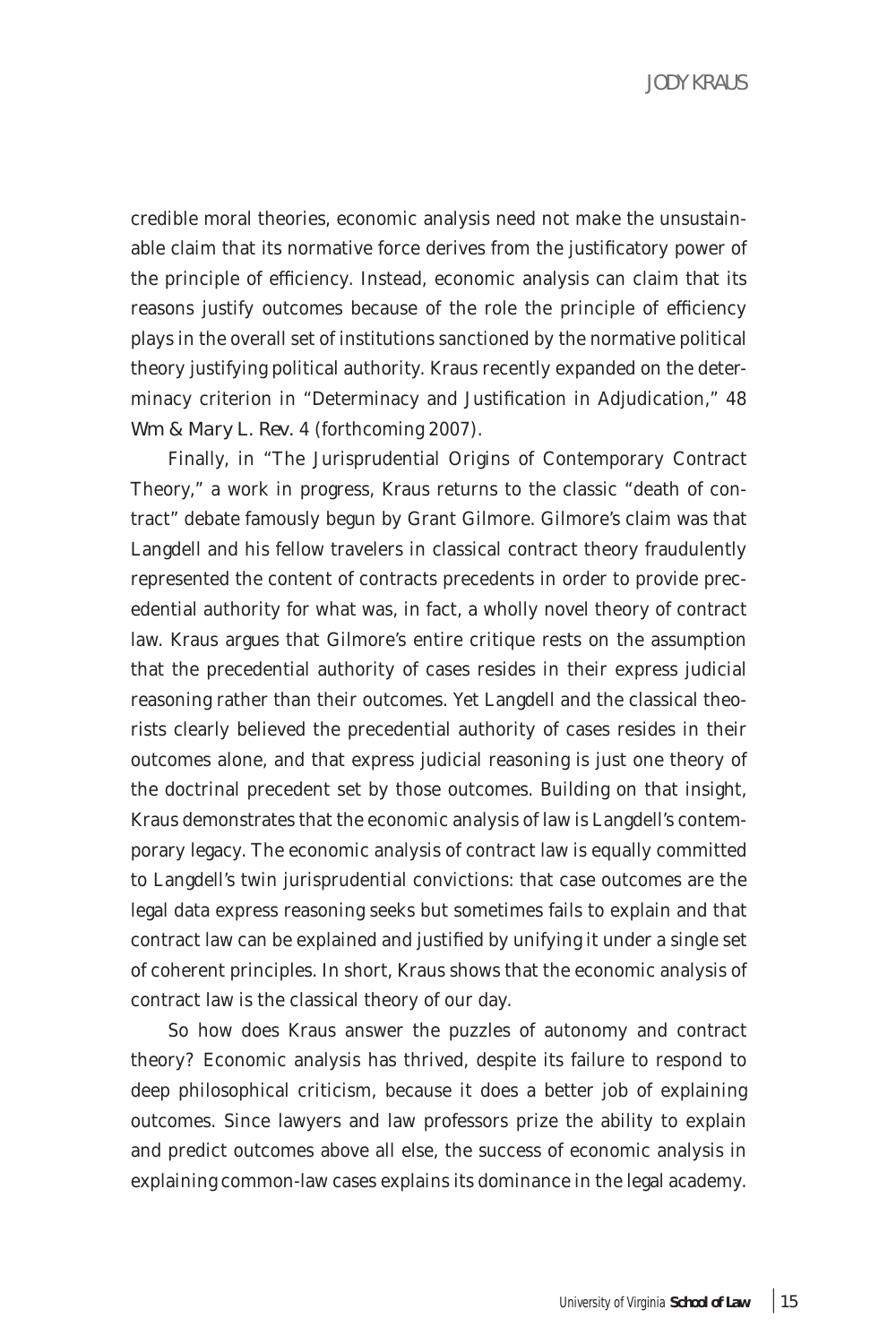That also explains why autonomy theories have failed to gain traction. Despite their sophisticated and superior normative credentials, they fail to explain the outcomes in hard cases and so are perceived to be of little value in the classroom or the courtroom.

Ultimately, the best theory of contract law will, Kraus argues, combine the insights and virtues of both theories to produce a unified account that both explains and justifies much of contract law. Given his training in philosophy and his mastery of economic analysis, as well as his openness to what each approach has to offer, Kraus himself is uniquely positioned to provide that account.  $*$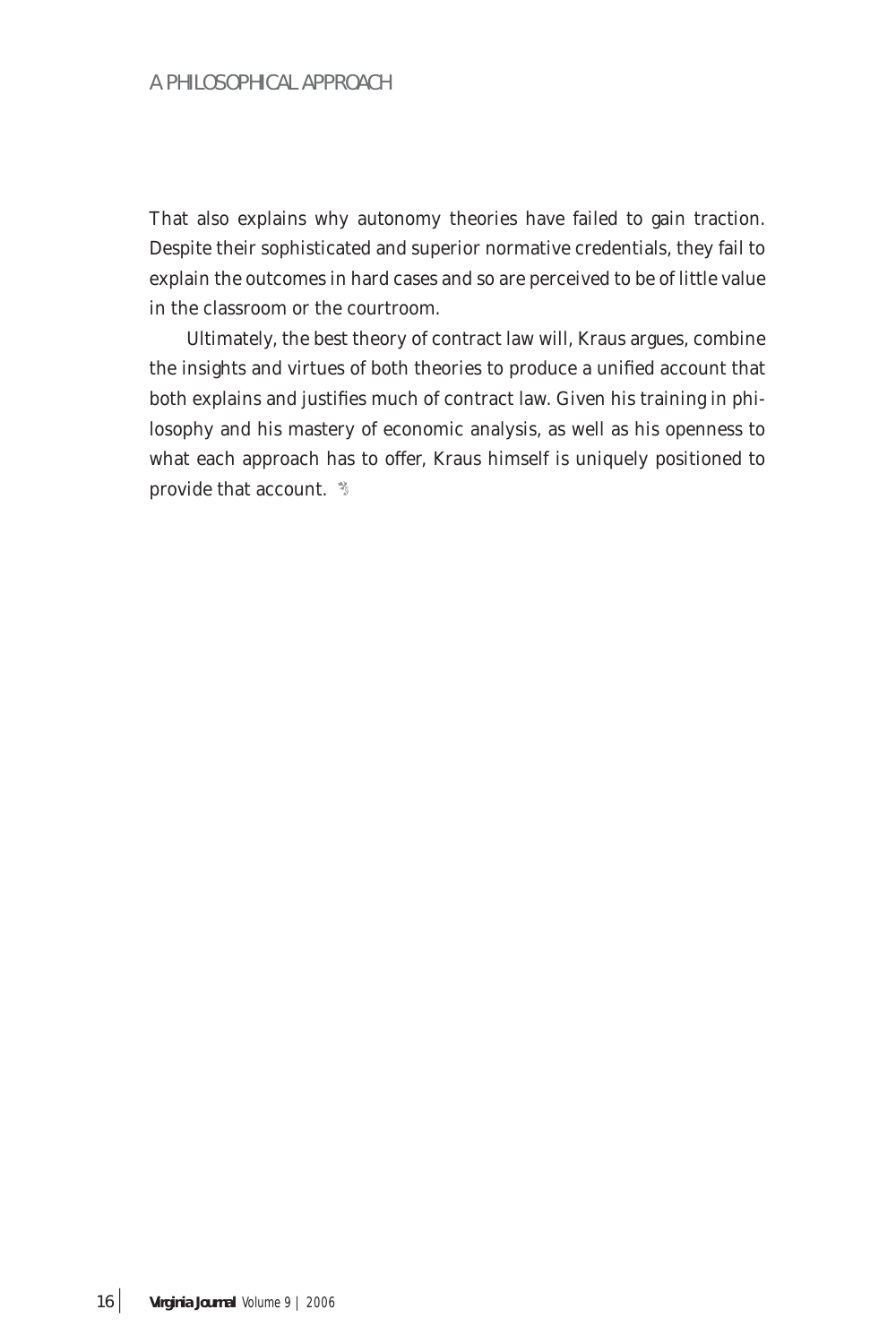### EXCERPT

# The Jurisprudential Origins of Contemporary Contract Theory

(Working Paper, 2006)

IN *HARRIS V. WATSON* (1791), LORD KENYON HELD THAT "NO ACTION would lie at the suit of a sailor on a promise of a captain to pay him extra wages, in consideration of his doing more than the ordinary share of duty in navigating the ship."1 His decision was based expressly on a "principle of policy:" "if sailors were … in times of danger entitled to insist on an extra charge on such a promise as this, they would in many cases suffer a ship to sink, unless the captain would pay any extravagant demand they might think proper to make." In *Stilk v. Myrick* (1809), Lord Ellenborough held that an action did not lie on a captain's promise to pay the remaining sailors the wages of two sailors who had deserted the ship in a foreign port.<sup>2</sup> One report of *Stilk* quotes Lord Ellenborough as stating "I think *Harris v. Watson* was rightly decided, but I doubt whether the ground of public policy, upon which Lord Kenyon is stated to have proceeded, be the true principle on which the decision is to be supported. Here, I say, the agreement is void for want of consideration."3 In 1920, Samuel Williston, the author of the first modern treatise on contracts and then-future Reporter of the First Restatement of Contracts, agreed with Lord Ellenborough, citing both *Harris* and *Stilk* for proposition in §130 of his treatise that a performance or promise to perform any obligation previously existing under a contract with the promisee is not valid consideration.4 In his classic 1974 monograph, *The Death of Contract*, Grant Gilmore claimed "there is no conceivable way in which *Harris v. Watson* can be taken to have been decided on consideration theory."5 According to Gilmore, either Lord Ellenborough actually decided *Stilk* on the public policy ground stated in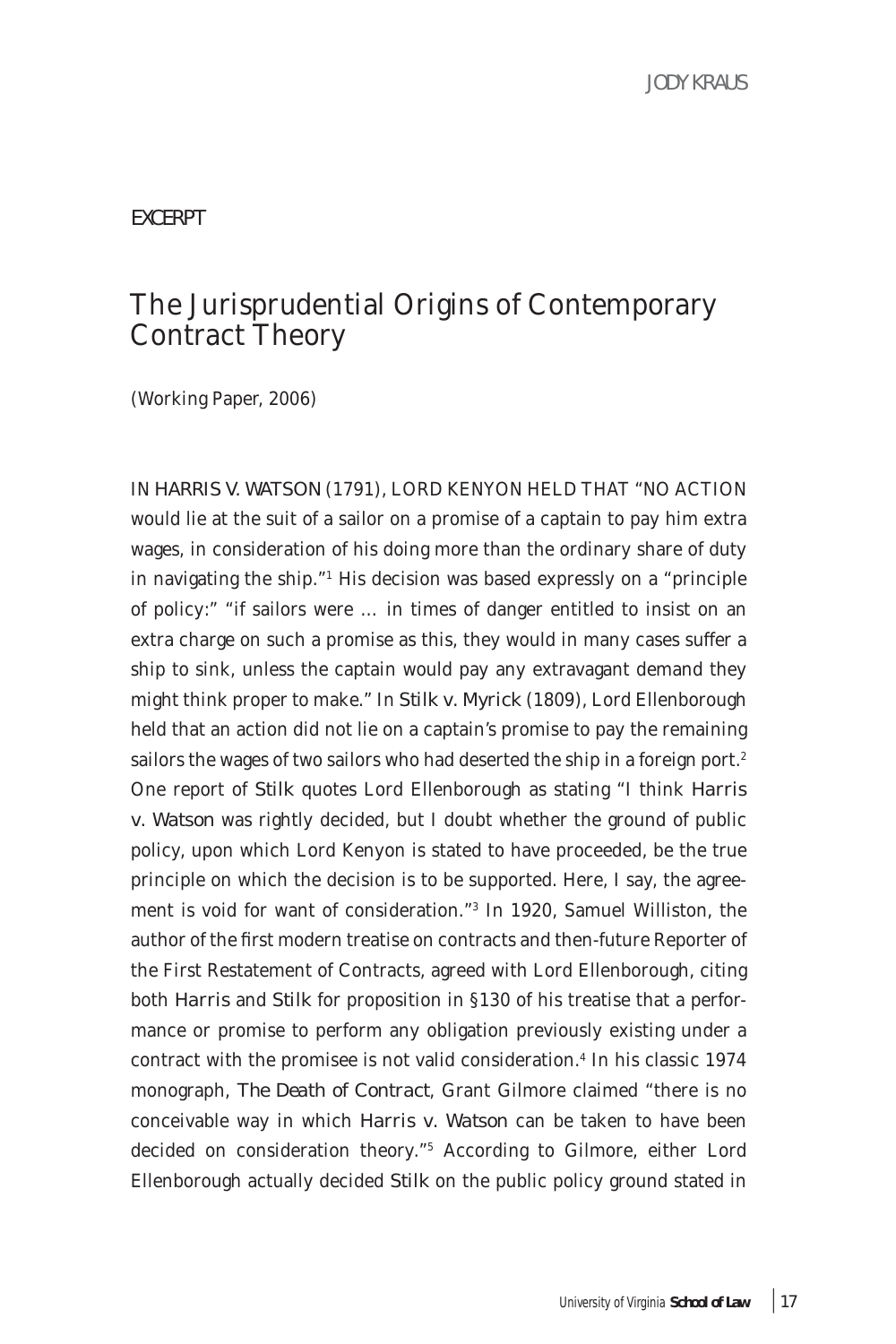*Harris* but his reasoning was misreported, or he intentionally misinterpreted the ruling in *Harris* because he was "an owner's man all the way who would use any theory, however far-fetched– even 'want of consideration'– to strike down seamen's wage claims."6 As to why Williston cited *Harris* and *Stilk* as authority for Restatement §130, Gilmore remained agnostic between the possibilities of "deliberate deception" and "unconscious distortion."7

An "owner's man all the way," "deliberate deception," and "unconscious distortion?" Those were fightin' words in 1974 and they still are today. Gilmore was taking aim at Williston's efforts to marshal cases as precedential authority for the "bargain theory of consideration," which together with the objective theory of intent comprised the doctrinal core of the 19th century classical conception of contract law. The doctrine of consideration holds that promises are not legally enforceable unless supported by consideration. The bargain theory, famously championed by Oliver Wendell Holmes,<sup>8</sup> defines consideration as a performance or return promise that is "bargained for," and states that a performance or return promise is bargained for if it is "sought by the promisor in exchange for his promise and ... given by the promisee in exchange for that promise."<sup>9</sup> Gilmore claimed that Langdell single-handedly "launched the idea that there was—or should be—such a thing as a general theory of contract," that Holmes created the "broad philosophical outline" of that theory, and that Williston fraudulently legitimated the theory in the "meticulous, although not always accurate, scholarly detail" of case law.10 *Stilk* and *Harris* are Exhibits A and B in Gilmore's brief to expose Williston's fraud.

Gilmore's specific claim is that Holmes and Williston<sup>11</sup> committed fraud by citing cases for doctrinal propositions that were unsupported by, and in some cases contradicted by, the express judicial reasoning of those cases. Once Gilmore purports to demonstrate the gap or inconsistency between the classical theorists' reading and the express reasoning of a case, he concludes the classical theorists engaged in either deliberate deception or unconscious distortion. The conclusion is a non-sequitur. Gilmore's critique presupposes that an interpretation of a case is proper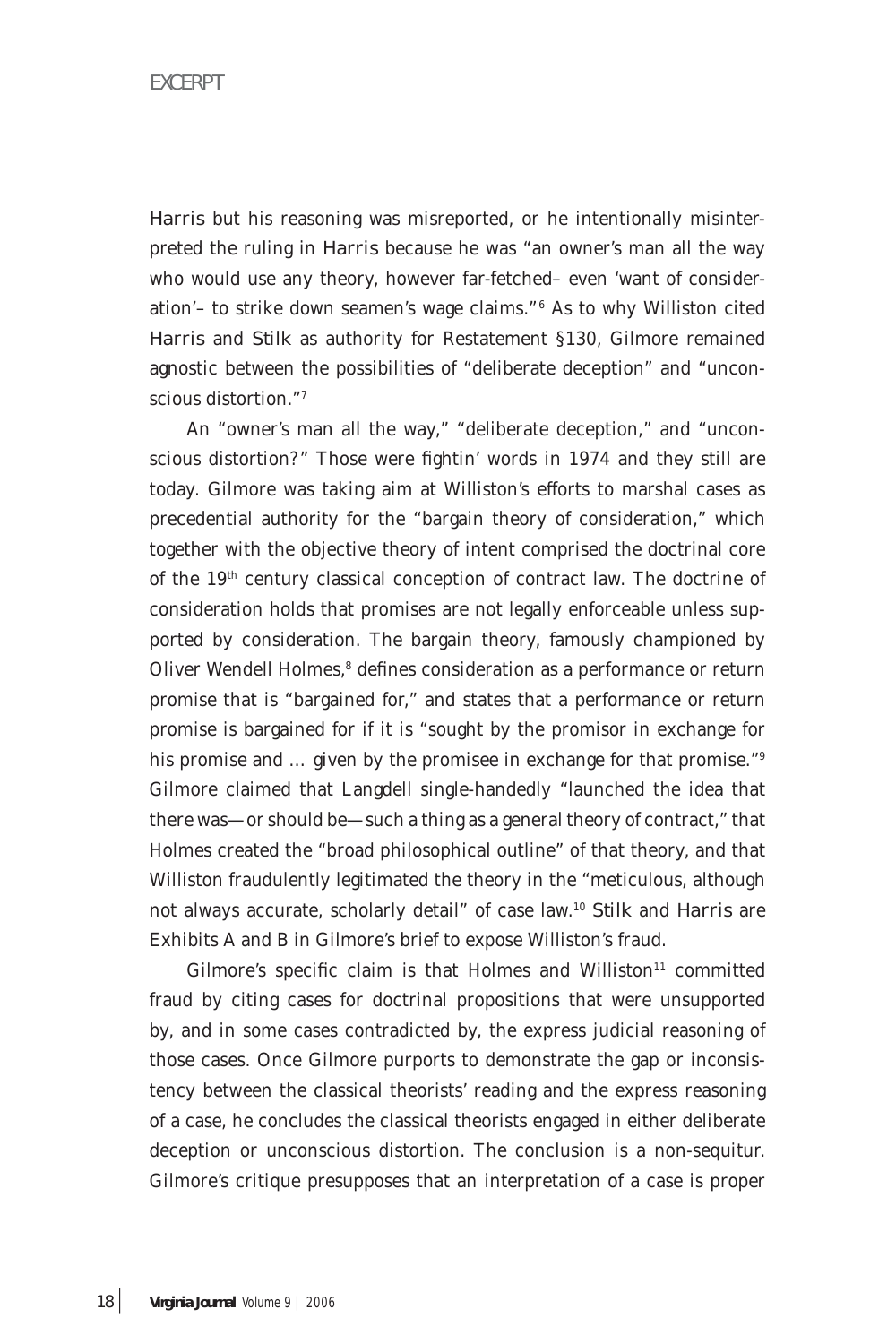only if it constitutes a plausible interpretation of the express judicial reasoning in the case. In contrast, Holmes and Williston implicitly presuppose the view that the doctrine a case sets as a precedent is the one that best explains its outcome, whether or not that doctrine is also a plausible interpretation of, or even consistent with, the express reasoning offered by the deciding judge. On their view, the express reasoning in a case is merely a theory, rather than constitutive statement, of the doctrinal precedent set by that case. The bare outcomes of cases, and not the express reasoning in cases, provide the data that doctrinal theories must explain and justify. On this view, the outcome is the only component of a case's precedential authority that is exclusively within the control of the deciding judge. Even the outcome's correct characterization for purposes of identifying a case's precedential authority, beyond the mere description of which party prevailed, is determined by the doctrinal interpretation that best explains why the prevailing party won. For convenience, I will refer to this as the view that the precedential authority of cases resides in their outcomes alone, or the precedents-as-outcomes view for short. In contrast, if precedential authority resides in express judicial reasoning, the doctrine established by a case is identical to the justification for the outcome of that case expressly articulated by the judge who decided it, whether or not that justification provides an adequate or consistent, let alone compelling, explanation for that outcome.

Acknowledgment of the existence and plausibility of these competing views of the nature of precedential authority defuses Gilmore's incendiary charge that the classical theorists engaged in fraud or negligent misrepresentation. Instead, it exposes a much deeper disagreement, submerged below the surface of Gilmore's complaint, over the role of express judicial reasoning in the proper interpretation of precedent, and over the role of *stare decisis* in transforming bad precedents into good law. In this Essay, I re-examine Gilmore's case against the formalists and argue that it is constructed almost entirely on the suppressed premise that the precedential authority of cases resides in their express judicial reasoning. Against all but one of Gilmore's charges of improper citation of legal authority, the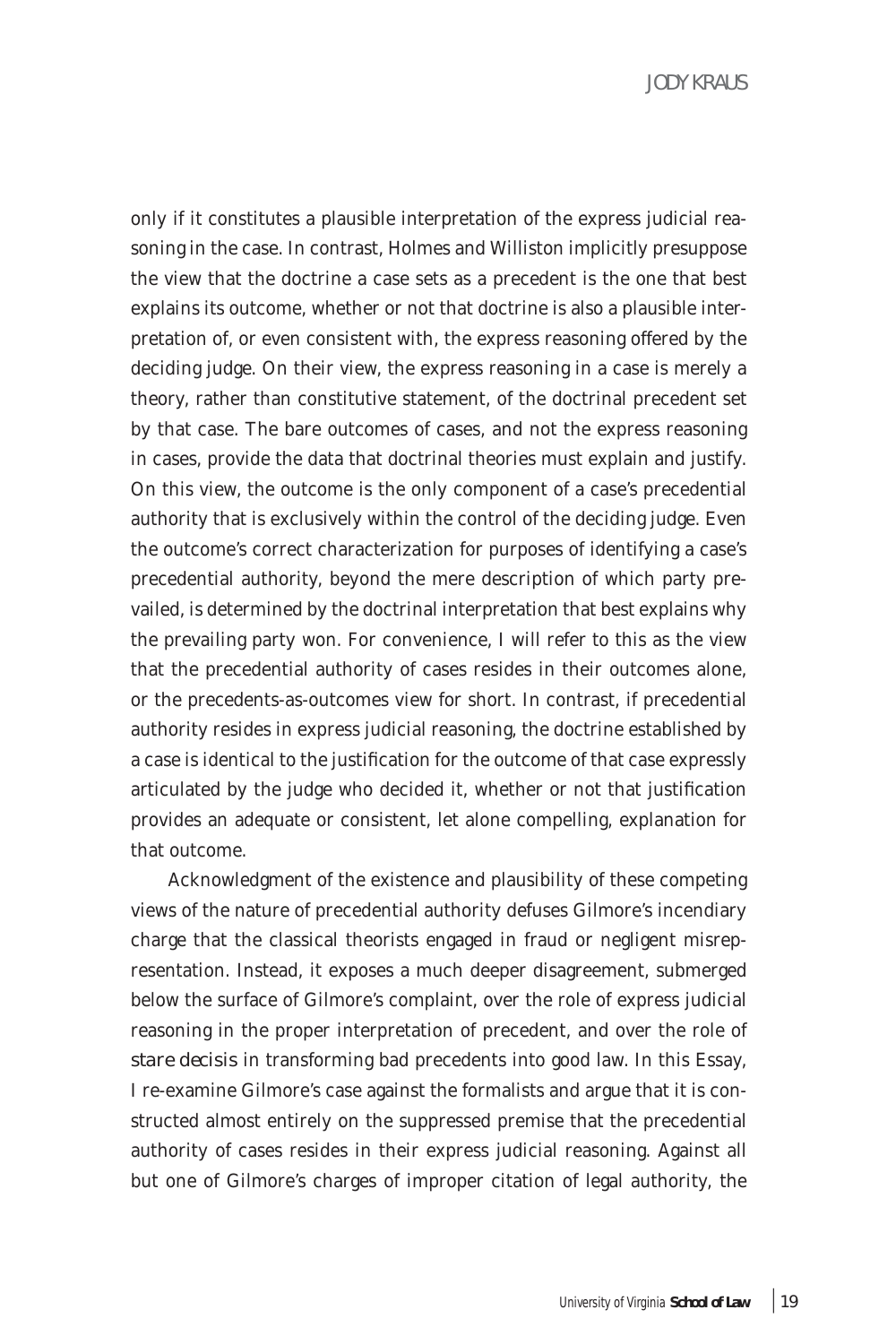classical theorists can effectively defend their citation as proper by arguing that their interpretation of the case provides the best explanation and justification of its outcome, regardless of its relationship to the express judicial reasoning in the case. Against the remaining charge, the classical theorists' view of *stare decisis* explains why they would insist that a doctrine entailed by their conception of contract law is a valid part of American contract law even though a well-known contrary line of cases left the question concededly unsettled. This re-examination, then, demonstrates that Gilmore's conclusions simply beg the question against the classical theorists' implicit view of the nature of precedential authority and the role of *stare decisis*. Gilmore's debate with the classical theorists only appears to be over the substantive doctrinal content of late 19<sup>th</sup> century contract law. Although he evidently didn't realize it, Gilmore's real disagreement with the classical theorists is over the nature of precedential authority. And that debate was never engaged because neither Gilmore nor the classical theorists explicitly articulated, let alone defended, their views of precedential authority.  $\,$   $\,$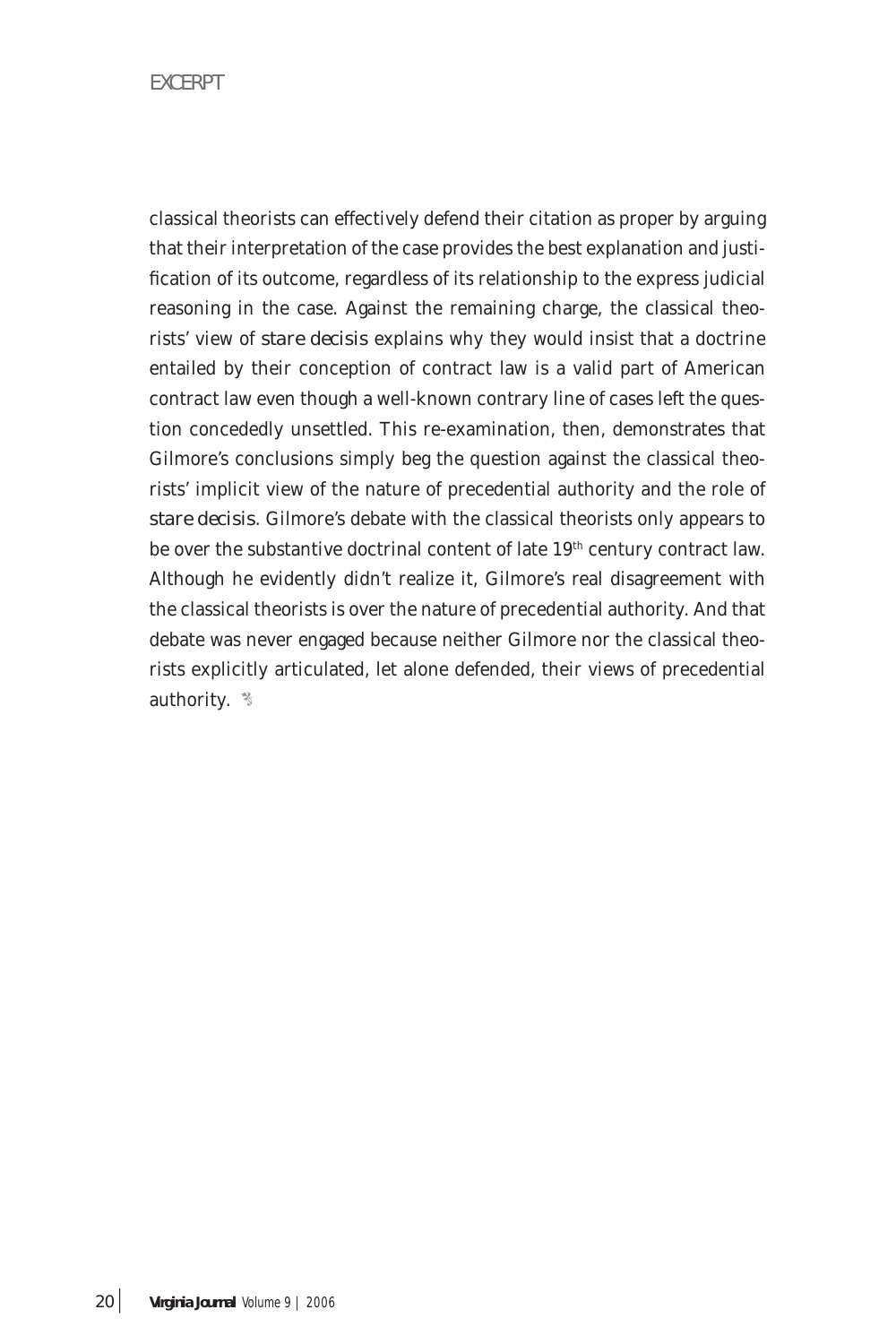## ENDNOTES

- 1 *Harris v. Watson*, 170 Eng. Rep. 94 (1791).
- 2 *Stilk v. Myrik*, 6 Esp. 129, 170 Eng. Rep. 851; 2 Camp. 317, 170 Eng. Rep. 1168 (1809).
- 3 2 Camp. 317 (1809).
- 4 Samuel Williston, 1920, 1 *Williston on Contracts*, §130.
- 5 Grant Gilmore, 1995, *The Death of Contract*, 29. Ronald K.L. Collins ed., Columbus: Ohio State Univ. Press 2d ed.
- 6 Gilmore, *The Death of Contract*, 30 n.57.
- 7 Gilmore, *The Death of Contract*, 30.
- 8 Holmes wrote that "it is of the essence of a consideration, that, by the terms of the agreement, it is given and accepted as the motive or inducement of the promise. Conversely, the promise must be made and accepted as the conventional motive or inducement for furnishing the consideration. The root of the whole matter is the relation of reciprocal conventional inducement, each for the other, between consideration and promise." Oliver Wendell Holmes, Jr., 1963, *The Common Law*, 293-41-2. Mark DeWolfe Howe ed., Cambridge, Mass: Belknap Press of Harvard Univ. Press.
- 9 Restatement (Second) of Contracts §71(1). The first Restatement of Contracts incorporated the bargain theory of consideration in §75 by defining consideration for a promise as "an act other than a promise ... or a return promise bargained for and given in exchange for the promise." Restatement of Contracts §75.
- 10 Gilmore, *The Death of Contract*, 15.
- 11 Gilmore never provides an example of a case that Langdell allegedly misinterpreted. Instead, he claims Langdell's theory of contract simply lacked sufficient precedent.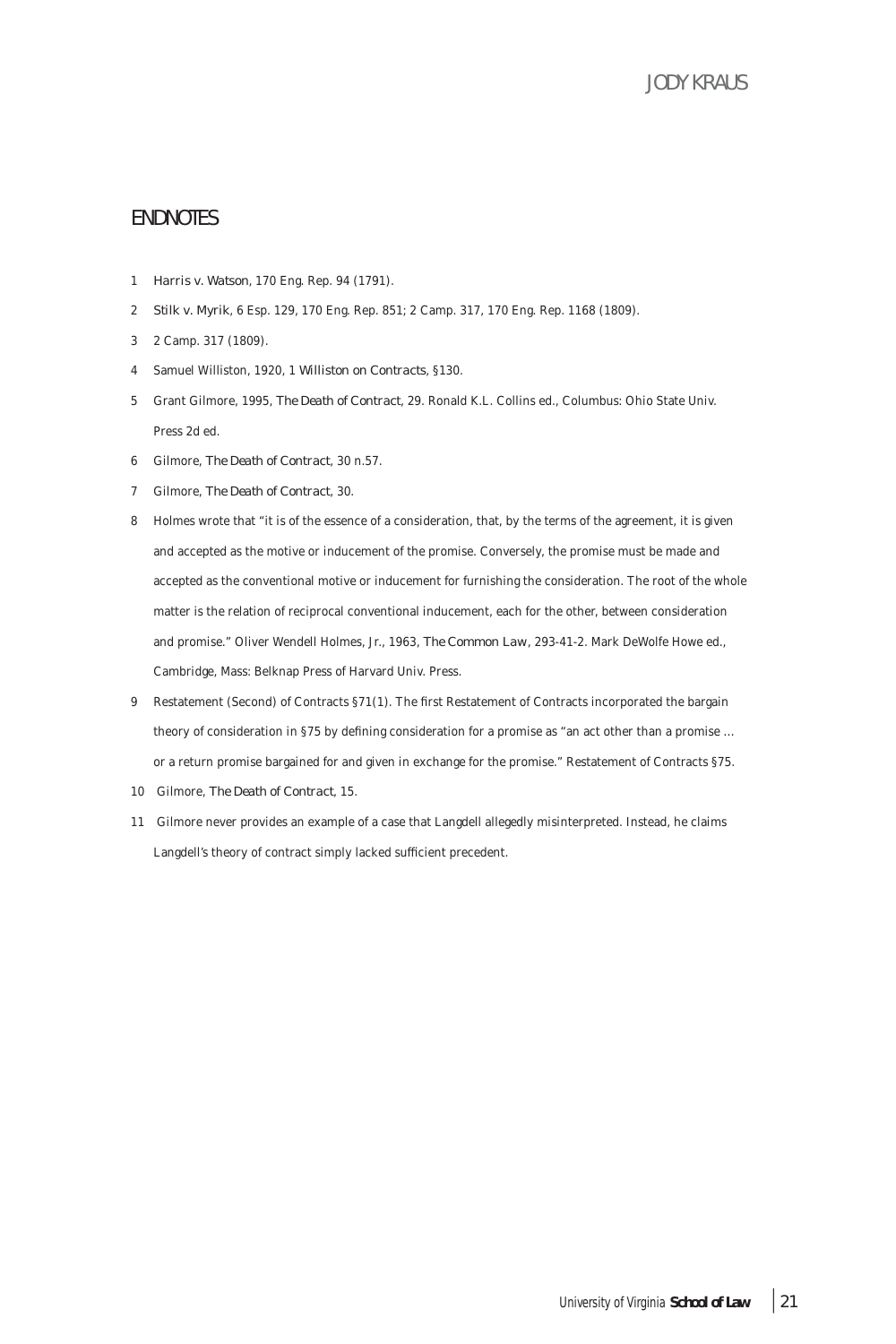### KRAUS BIBLIOGRAPHY

#### BOOKS:

- *Contract Law and Theory* (with Robert E. Scott) (LexisNexis, 3d ed. 2002; rev. 3d ed. 2003).
- *The Jurisprudential Foundations of Corporate and Commercial Law* (ed. with Steven D. Walt) (Cambridge University Press, 2000).
- *The Limits of Hobbesian Contractarianism* (Cambridge University Press, 1993).

### BOOK CHAPTERS/MULTI-AUTHOR WORKS:

- "Philosophy of Contract Law," in Jules L. Coleman and Scott Shapiro, eds., *The Oxford Handbook of Jurisprudence and Philosophy of Law* (Oxford University Press, 2002).
- Comment on Brian Leiter's "Holmes, Nietzche, and Classical Realism," in S.J. Burton, ed., *The Path of the Law and its Influence: The Legacy of Oliver Wendell Holmes Jr.* 326 (Cambridge University Press, 2000).
- "In Defense of the Incorporation Strategy" (with Steven D. Walt), in Kraus & Walt, eds., *The Jurisprudential Foundations of Corporate and Commercial Law* 193 (Cambridge University Press, 1999).
- "Hobbes and Contractarianism," in Peter Newman, ed., *The New Palgrave Dictionary of Economics and the Law* (1998).
- "Morality and the Theory of Rational Choice" (with Jules L. Coleman), in Peter Vallentyne,ed., *Contractarianism and Rational Choice* (Cambridge University Press, 1991), reprinted from 97 *Ethics* 715 (1987).

#### ARTICLES:

"The Origins of Contemporary Contract Theory" (Working Paper, 2006).

- "Determinacy and Justification in Adjudication" (Symposium on Law and Morality) 48 *William and Mary L. Rev.* 4 (forthcoming 2007).
- "Transparency and Determinacy in Common Law Adjudication: A Philosophical Defense of Explanatory Economic Analysis" *Va. L. Rev.* (forthcoming 2007).